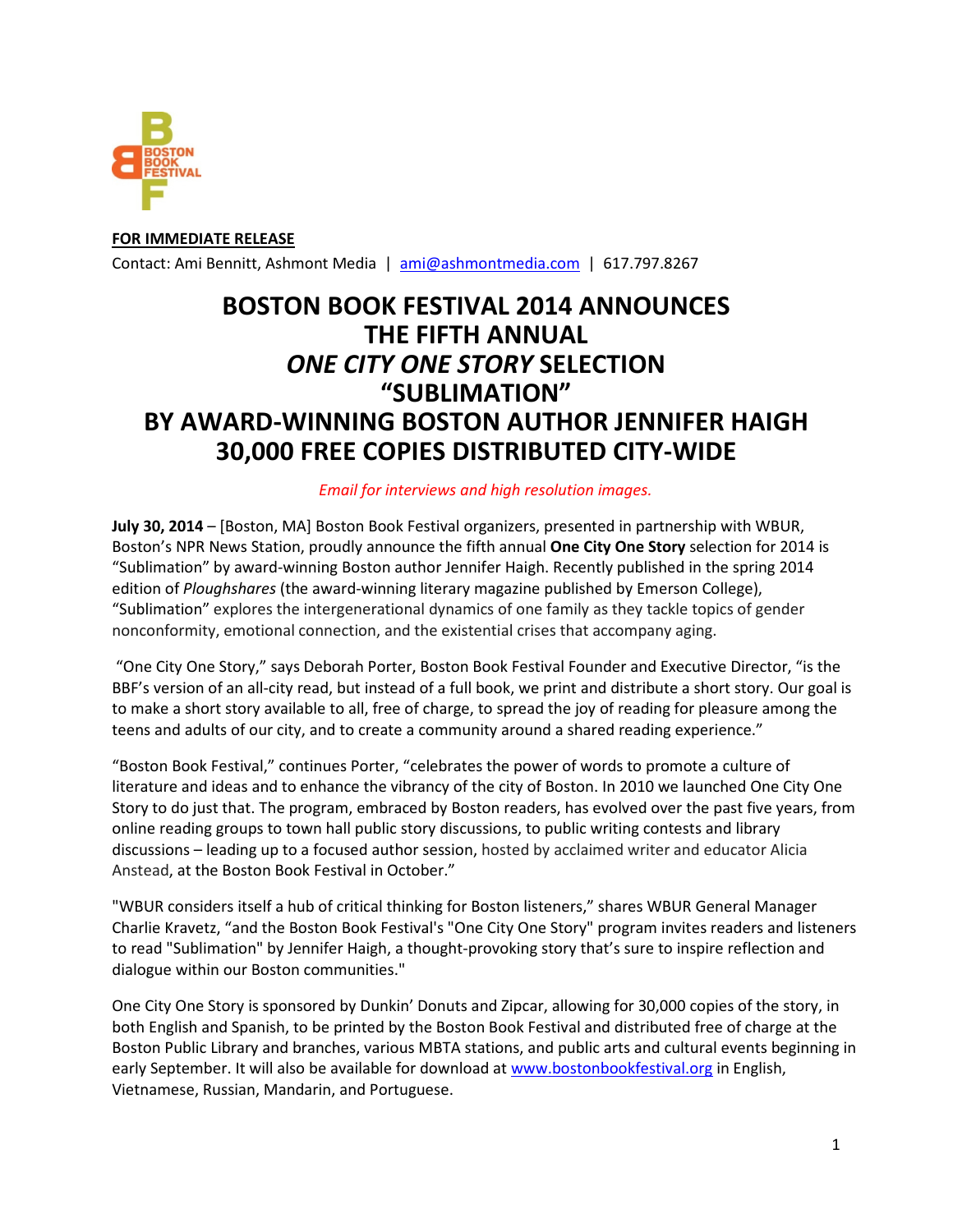## **About 2014 One City One Story Author Jennifer Haigh**

Jennifer Haigh is an acclaimed short story writer and *New York Times*-bestselling novelist. Her short fiction has appeared in *Ploughshares*, *The Virginia Quarterly Review*, *Good Housekeeping*, *The Best American Short Stories*, and numerous other publications. Haigh has also written four novels: *Baker Towers*, *The Condition*, *Faith*, and *Mrs. Kimble*, for which Haigh was awarded the 2003 PEN/ PEN/New England Award. Haigh received the award again in 2014 for her short story anthology, *News From Heaven*, which *The Boston Globe* calls "a vibrant, thought-provoking, profoundly readable contribution to the genre." Ms. Haigh attended Dickinson College in Carlisle, Pennsylvania and earned her MFA from the Iowa Writers' Workshop. Born and raised in western Pennsylvania, she lives in Boston.

#### **Previous Once City One Story Selections**

| "Karma"                           | by Rishi Reddi   | 2013 |
|-----------------------------------|------------------|------|
| "The Lobster Mafia Story"         | by Anna Solomon  | 2012 |
| "The Whore's Child"               | by Richard Russo | 2011 |
| "The Smile on Happy Chang's Face" | by Tom Perrotta  | 2010 |

## **About Boston Book Festival**

The Boston Book Festival is produced by the nonprofit organization of the same name, celebrating the power of words to stimulate, agitate, unite, delight, and inspire by holding year-round events culminating in an annual, free Festival promoting a culture of reading and ideas and enhancing the vibrancy of Boston.

Boston Book Festival events include presentations and panels featuring internationally-known writers, scholars, critics, and commentators; programming for children, teens, and families; writing workshops and competitions; outdoor booths/marketplace; and music/poetry performances. Most events are free and open to the public. The featured authors, to be announced in the coming months, represent a wide array of programming and include award winners, best-selling authors, renowned scholars, children's writers, and writers of fiction, nonfiction, and poetry.

In just six years, the Boston Book Festival has become one of the most anticipated events in the cultural life of the City of Boston, taking advantage of and celebrating the many architectural treasures in Copley Square, including historic buildings like Trinity Church, Old South Church, and others.

Boston Book Festival 2014 is made possible with the generous support of individual donors and sponsors, including presenting partner WBUR 90.9FM, Other Press, the National Endowment for the Arts, Simmons College, Houghton Mifflin Harcourt, Plymouth Rock, The Folio Society, Times Literary Supplement, Hachette Books Group, Dunkin' Donuts, and Lesley University.

#### **Boston Book Festival 2014 Keynote Presenters**

The sixth annual Boston Book Festival takes place October 25<sup>th</sup> in Boston's Copley Square, featuring five keynote presenters:

#### **Norman Foster, Trinity Church Sanctuary, 206 Clarendon Street, 4pm**

Lord Norman Foster is one of the greatest architects of the twenty-first century. His designs, which demonstrate the high-tech marriage of aesthetic form and function, have earned him architecture's greatest honors, including the Pritzker Architecture Prize, two Stirling Prizes, an RIBA Gold Medal and an AIA Gold Medal. He will be interviewed by Paola Antonelli, senior curator of the Department of Architecture and Design at MoMA.